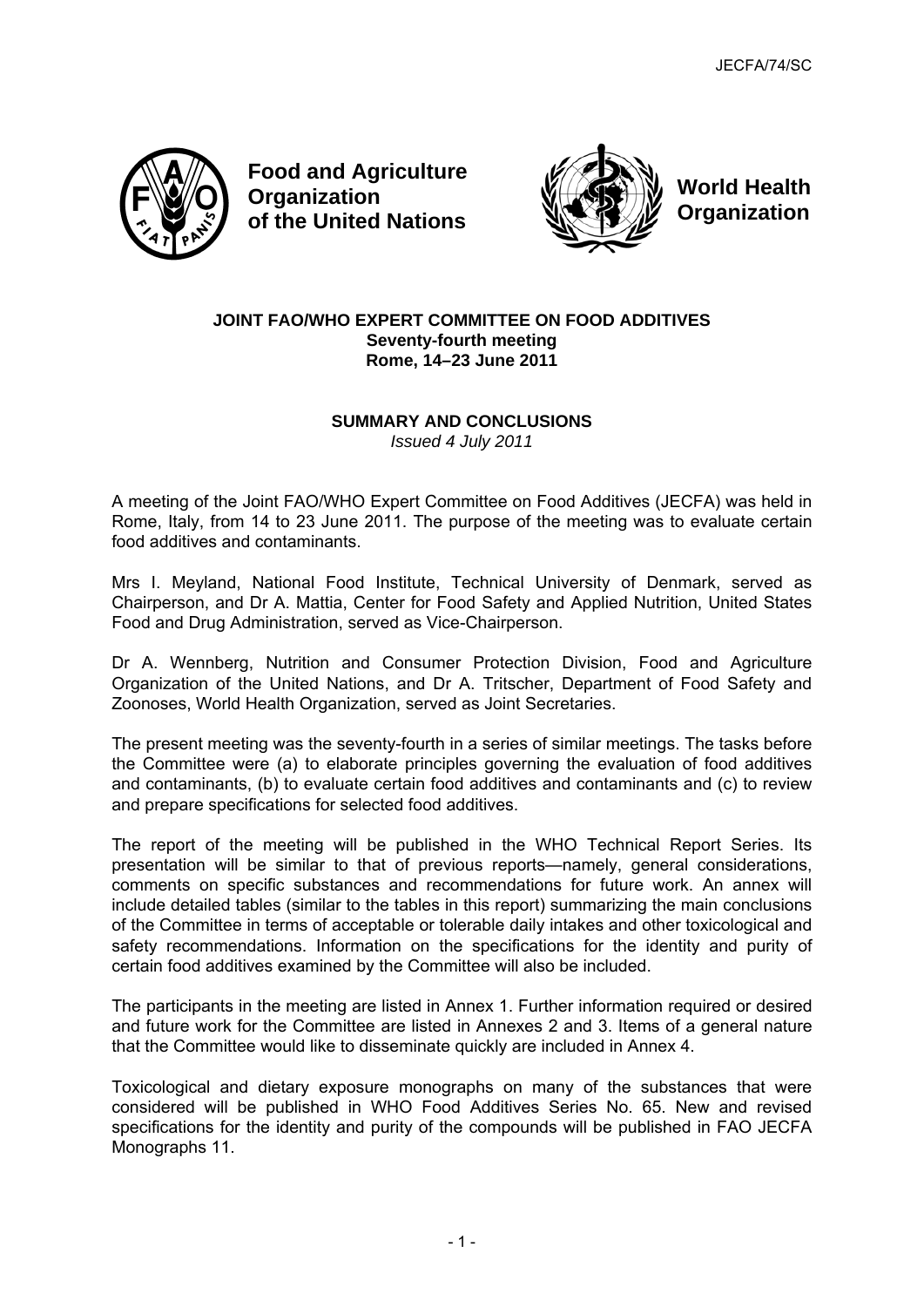More information on the work of JECFA is available at:

[http://www.fao.org/ag/agn/agns/jecfa\\_index\\_en.asp](http://www.fao.org/ag/agn/jecfa/index_en.stm)

and

<http://www.who.int/foodsafety/chem/jecfa/en/index.html>

*The issuance of this document does not constitute formal publication. The document may, however, be freely reviewed, abstracted, reproduced or translated, in whole or in part, but not for sale or use in conjunction with commercial purposes.*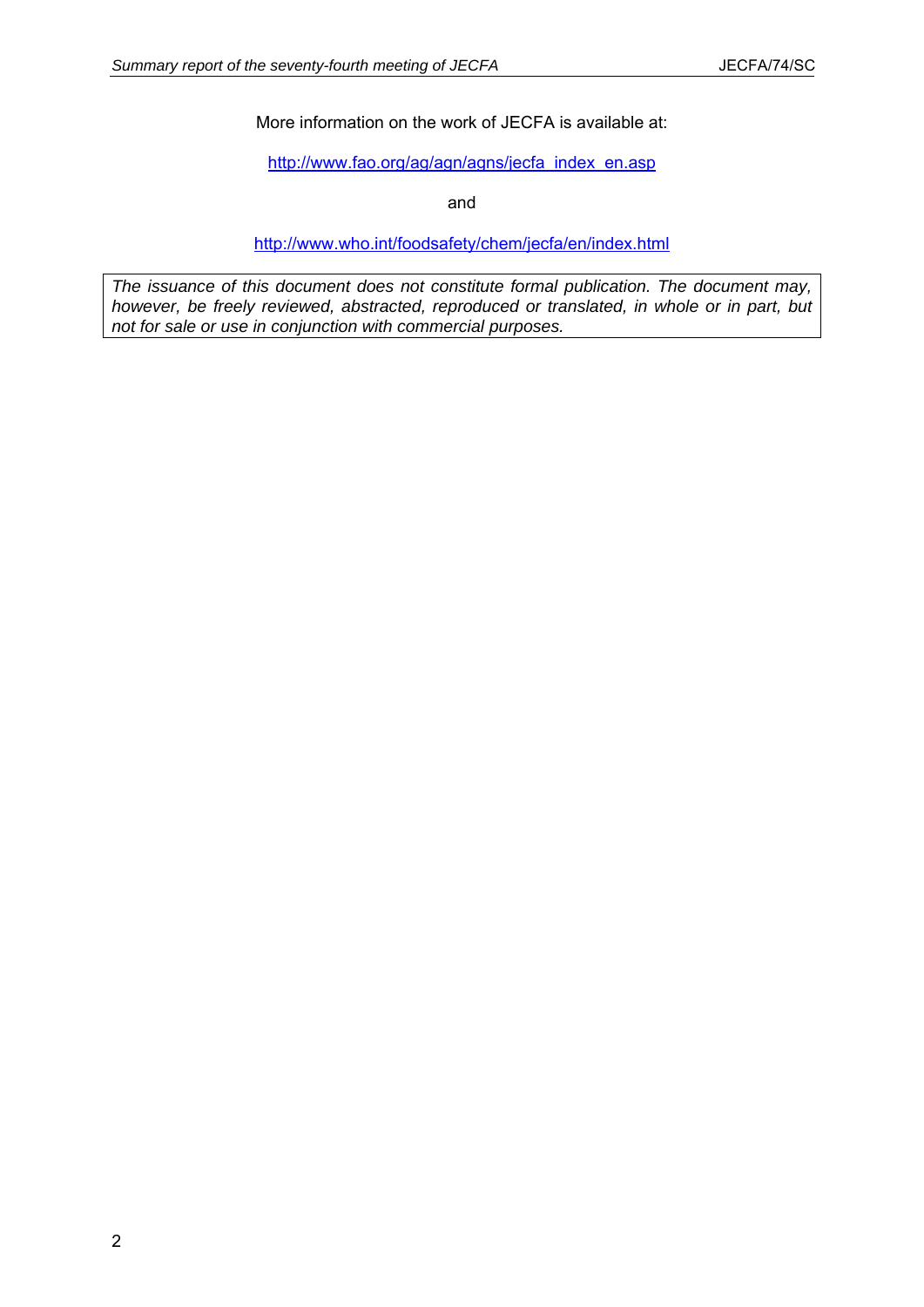# **Tolerable or acceptable daily intakes, other toxicological information and information on specifications**

|  | Food additives evaluated toxicologically and assessed for dietary exposure |
|--|----------------------------------------------------------------------------|
|--|----------------------------------------------------------------------------|

| Food additive                                                                                                                                                                    | Specifications <sup>a</sup> | Acceptable or tolerable daily intakes and other<br>toxicological recommendations                                                                                                                                                                                                                                                                                                                                                                                                                                                                                                                                                                                                                                                                                                                                                                                                                                                                                                                                                                                                                                                                                                                                                                                                                                                                                                                                                                                                                                                                                                                                                                                 |
|----------------------------------------------------------------------------------------------------------------------------------------------------------------------------------|-----------------------------|------------------------------------------------------------------------------------------------------------------------------------------------------------------------------------------------------------------------------------------------------------------------------------------------------------------------------------------------------------------------------------------------------------------------------------------------------------------------------------------------------------------------------------------------------------------------------------------------------------------------------------------------------------------------------------------------------------------------------------------------------------------------------------------------------------------------------------------------------------------------------------------------------------------------------------------------------------------------------------------------------------------------------------------------------------------------------------------------------------------------------------------------------------------------------------------------------------------------------------------------------------------------------------------------------------------------------------------------------------------------------------------------------------------------------------------------------------------------------------------------------------------------------------------------------------------------------------------------------------------------------------------------------------------|
| Aluminium-containing<br>food additives<br>(including new food<br>additives potassium<br>aluminium silicate and<br>potassium aluminium<br>silicate-based<br>pearlescent pigments) | $N, T^b$                    | The Committee established a provisional tolerable<br>weekly intake (PTWI) of 2 mg/kg body weight<br>based on a no-observed-adverse-effect level<br>(NOAEL) of 30 mg/kg body weight per day and<br>application of a safety factor of 100. The PTWI applies<br>to all aluminium compounds in food, including food<br>additives. The previous PTWI of 1 mg/kg body<br>weight was withdrawn. For adults, the estimates of<br>mean dietary exposure to aluminium-containing food<br>additives from consumption of cereals and cereal-<br>based products are up to the PTWI. Estimates of<br>dietary exposure of children to aluminium-containing<br>food additives, including high dietary exposures (e.g.<br>90th or 95th percentile), can exceed the PTWI by up<br>to 2-fold. For potassium aluminium silicate-based<br>pearlescent pigments at the maximum proposed use<br>levels and using conservative estimates, anticipated<br>dietary exposure at the highest range of estimates is<br>200 times higher than the PTWI.<br>The Committee emphasized that whereas substances<br>that have long half-lives and accumulate in the body<br>are not generally considered suitable for use as food<br>additives, consumption of aluminium-containing food<br>additives would not be a health concern, provided that<br>total dietary exposure to aluminium is below the PTWI.<br>The Committee recommended that provisions for food<br>additives containing aluminium included in the Codex<br>General Standard for Food Additives should be<br>compatible with the revised PTWI for aluminium<br>compounds of 2 mg/kg body weight as aluminium<br>from all sources. |
| Benzoe tonkinensis                                                                                                                                                               | N, T                        | The Committee concluded that the available data<br>were inadequate to establish an acceptable daily<br>intake (ADI) because of the variability in composition<br>of Benzoe tonkinensis and the inadequate<br>characterization of the material tested. The margin of<br>exposure between the conservative dietary exposure<br>estimate of 0.2 mg/kg body weight per day and the<br>NOAEL of 500 mg/kg body weight per day identified in<br>a 90-day oral toxicity study in rats is 2500. Given this<br>margin of exposure as well as the nature of the<br>hepatic effects observed at doses above the NOAEL<br>and the negative genotoxicity results, the Committee<br>concluded that Benzoe tonkinensis would not<br>pose a health concern at current estimated dietary<br>exposures, provided that it complies with the<br>tentative specifications prepared at the current<br>meeting, when used as a flavouring agent and in                                                                                                                                                                                                                                                                                                                                                                                                                                                                                                                                                                                                                                                                                                                                  |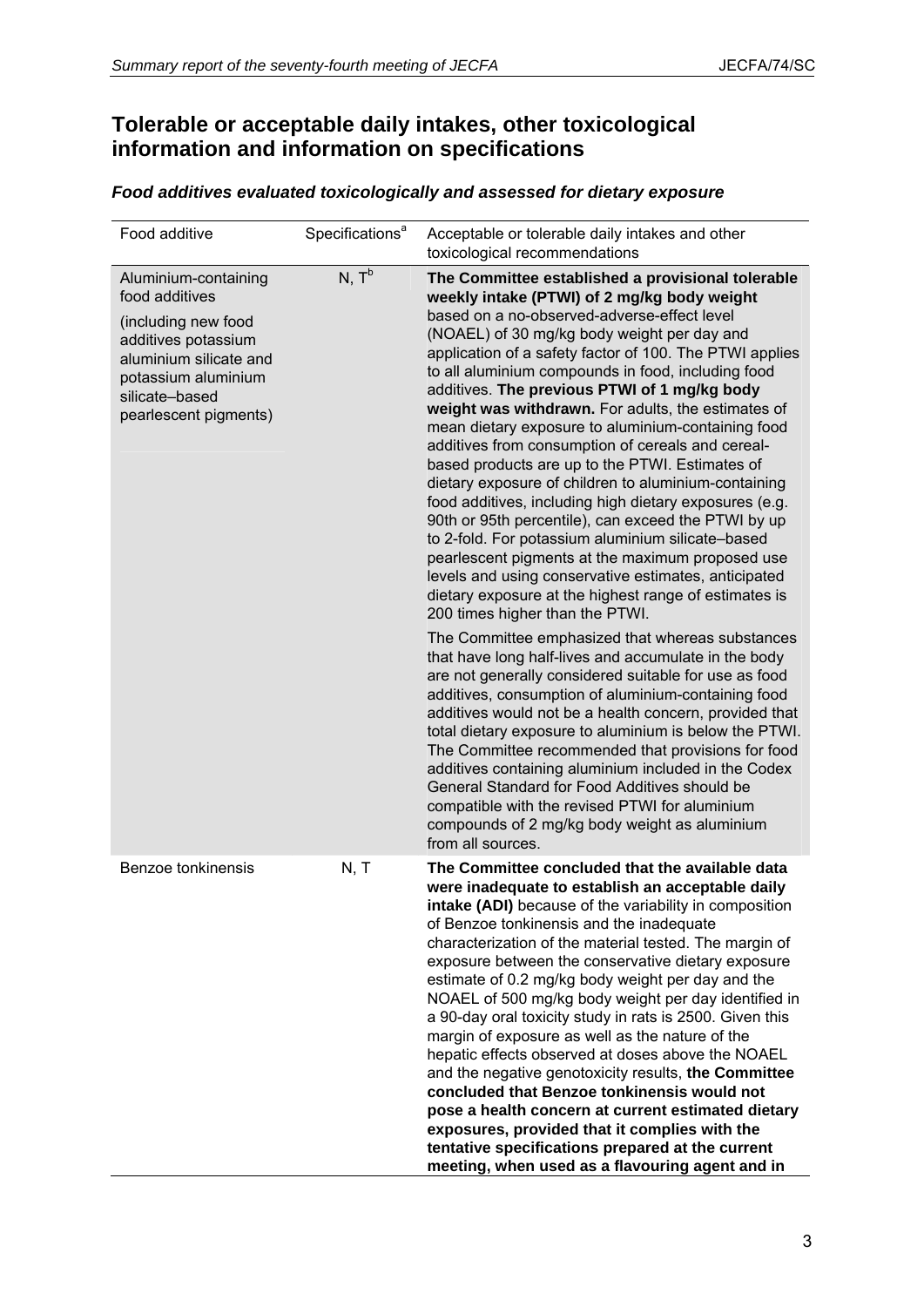| Food additive                                         | Specifications <sup>a</sup> | Acceptable or tolerable daily intakes and other<br>toxicological recommendations                                                                                                                                                                                                                                                                                                                                                                                                                                                                                                                                |
|-------------------------------------------------------|-----------------------------|-----------------------------------------------------------------------------------------------------------------------------------------------------------------------------------------------------------------------------------------------------------------------------------------------------------------------------------------------------------------------------------------------------------------------------------------------------------------------------------------------------------------------------------------------------------------------------------------------------------------|
|                                                       |                             | accordance with good manufacturing practice.                                                                                                                                                                                                                                                                                                                                                                                                                                                                                                                                                                    |
|                                                       |                             | The Committee also noted that exposure to benzoic<br>acid and benzyl benzoate from the use of Benzoe<br>tonkinensis is well below the upper limit of the group<br>ADI (0-5 mg/kg body weight) for benzyl derivatives,<br>and exposure to vanillin is also well below the upper<br>limit of its ADI (0-10 mg/kg body weight). The<br>Committee further noted that benzoic acid, one of the<br>major components of Benzoe tonkinensis, is used as<br>a preservative, but that Benzoe tonkinensis has not<br>been assessed for this use.                                                                           |
| Glycerol ester of gum<br>rosin (GEGR)                 | R, T                        | The Committee withdrew the group ADI for GEGR<br>and GEWR and established a temporary group ADI<br>for GEGR and GEWR of 0-12.5 mg/kg body<br>weight, pending the submission of the full reports of<br>the 90-day toxicity studies on GEGR as well as<br>additional compositional information on the GEWR<br>from Pinus elliottii. The Committee noted that the<br>temporary group ADI will be withdrawn if the<br>requested information is not submitted by the end of<br>2012.                                                                                                                                 |
| Glycerol ester of tall oil<br>rosin (GETOR)           | R, T                        | The Committee was unable to complete the<br>evaluation of GETOR because additional data are<br>required to characterize the GETOR in commerce.<br>Validated methods for the determination of the<br>substances considered in the specifications are also<br>required. The above information should be submitted<br>by the end of 2012.                                                                                                                                                                                                                                                                          |
| Glycerol ester of wood<br>rosin (GEWR)                | R, T                        | The Committee withdrew the group ADI for GEGR<br>and GEWR and established a temporary group ADI<br>for GEGR and GEWR of 0-12.5 mg/kg body<br>weight, applying an additional safety factor of 2,<br>because new information raises questions about the<br>identity and composition of the product in commerce.<br>Additional compositional information on the GEWR<br>from Pinus elliottii to assess similarity with the GEWR<br>from Pinus palustris is required. The Committee noted<br>that the temporary group ADI will be withdrawn if the<br>requested information is not submitted by the end of<br>2012. |
| Octenyl succinic acid<br>(OSA) modified gum<br>arabic | R                           | The Committee deferred further evaluation of OSA<br>modified gum arabic pending the submission of data<br>on its stability in food and on the extent to which it is<br>hydrolysed in the gastrointestinal tract, to be provided<br>by the end of 2013. The existing temporary ADI<br>"not specified" <sup>c</sup> was retained.                                                                                                                                                                                                                                                                                 |
| Polydimethyl siloxane                                 | M                           | The Committee withdrew the temporary ADI of 0-<br>0.8 mg/kg body weight per day and re-established<br>the ADI of 0-1.5 mg/kg body weight, originally<br>established at the eighteenth meeting.                                                                                                                                                                                                                                                                                                                                                                                                                  |
| Ponceau 4R                                            | R                           | The Committee concluded that new data do not<br>indicate a need to revise the existing ADI of 0-4<br>mg/kg body weight and that dietary exposure to                                                                                                                                                                                                                                                                                                                                                                                                                                                             |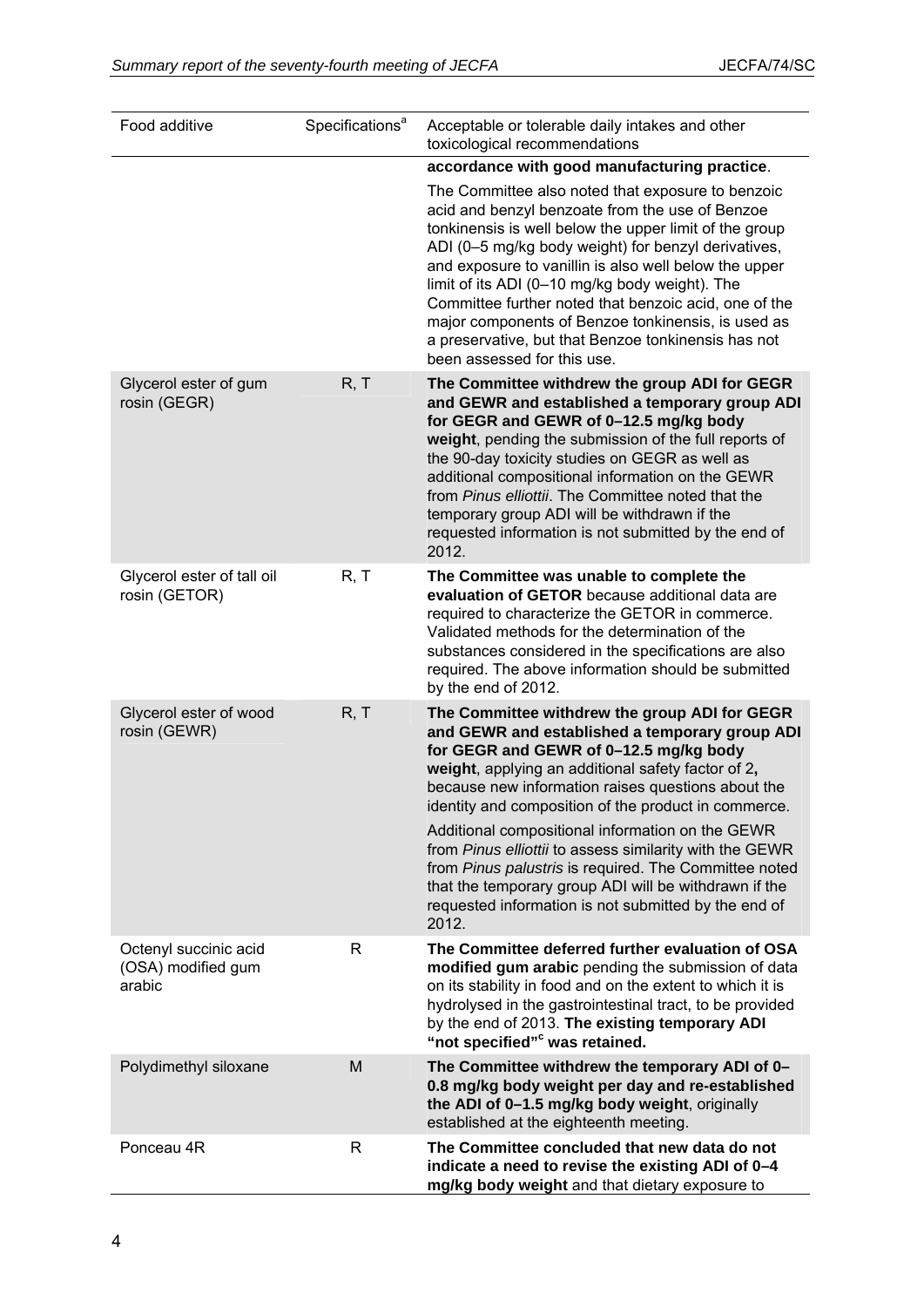| Food additive                                                                              | Specifications <sup>a</sup> | Acceptable or tolerable daily intakes and other<br>toxicological recommendations                                                                                                                                                                                                                                                                                                                                                                                                                                                                                                                                                       |
|--------------------------------------------------------------------------------------------|-----------------------------|----------------------------------------------------------------------------------------------------------------------------------------------------------------------------------------------------------------------------------------------------------------------------------------------------------------------------------------------------------------------------------------------------------------------------------------------------------------------------------------------------------------------------------------------------------------------------------------------------------------------------------------|
|                                                                                            |                             | Ponceau 4R does not present a health concern.                                                                                                                                                                                                                                                                                                                                                                                                                                                                                                                                                                                          |
| Pullulan                                                                                   | $\overline{\mathsf{R}}$     | Dietary exposure to pullulan as a dietary fibre could<br>reach 1g/kg body weight per day for children (2-5<br>years old) and 0.4 g/kg body weight per day for the<br>general population (2 years of age and older). These<br>estimates are 8 and 20 times lower, respectively, than<br>the no-observed-effect level (NOEL) observed in the<br>90-day rat study evaluated previously. Gastrointestinal<br>effects observed in humans should be taken into<br>account when considering appropriate use levels. The<br>Committee stressed that it assessed the safety of use<br>and not the efficacy of pullulan used as a dietary fibre. |
|                                                                                            |                             | The Committee maintained the previously established<br>ADI "not specified" <sup>c</sup> for the previously evaluated food<br>additive uses.                                                                                                                                                                                                                                                                                                                                                                                                                                                                                            |
| Pullulanase from<br><b>Bacillus deramificans</b><br>expressed in Bacillus<br>licheniformis | N                           | The Committee established an ADI "not<br>specified" <sup>c</sup> for pullulanase from B. deramificans<br>expressed in B. licheniformis when used in the<br>applications specified and in accordance with good<br>manufacturing practice.                                                                                                                                                                                                                                                                                                                                                                                               |
| <b>Quinoline Yellow</b>                                                                    | R, T                        | The Committee established a temporary ADI of 0-<br>5 mg/kg body weight, incorporating an additional 2-<br>fold safety factor, pending submission of requested<br>toxicological studies by the end of 2013. The<br>previously established ADI of 0-10 mg/kg body<br>weight was withdrawn. The conservative exposure<br>estimates were within the range of the temporary ADI.<br>Additional information on the composition of the<br>product in commerce is required, in particular relating<br>to the identity and purity of the unmethylated form of<br>Quinoline Yellow.                                                              |
| <b>Sunset Yellow FCF</b>                                                                   | M                           | The Committee established an ADI of 0-4 mg/kg<br>body weight and withdrew the previous ADI of 0-<br>2.5 mg/kg body weight. The Committee concluded<br>that dietary exposure to Sunset Yellow FCF does not<br>present a health concern.                                                                                                                                                                                                                                                                                                                                                                                                 |

<sup>a</sup> M, existing specifications maintained; N, new specifications prepared; R, existing specifications revised; T, tentative specifications.

b For potassium aluminium silicate and pearlescent pigments containing potassium aluminium

silicate.<br><sup>c</sup> ADI "not specified" is used to refer to a food substance of very low toxicity that, on the basis of the available data (chemical, biochemical, toxicological and other) and the total dietary exposure to the substance arising from its use at the levels necessary to achieve the desired effects and from its acceptable background levels in food, does not, in the opinion of the Committee, represent a hazard to health. For that reason, and for the reasons stated in the individual evaluations, the establishment of an ADI expressed in numerical form is not deemed necessary. An additive meeting this criterion must be used within the bounds of good manufacturing practice—i.e. it should be technologically efficacious and should be used at the lowest level necessary to achieve this effect, it should not conceal food of inferior quality or adulterated food, and it should not create a nutritional imbalance.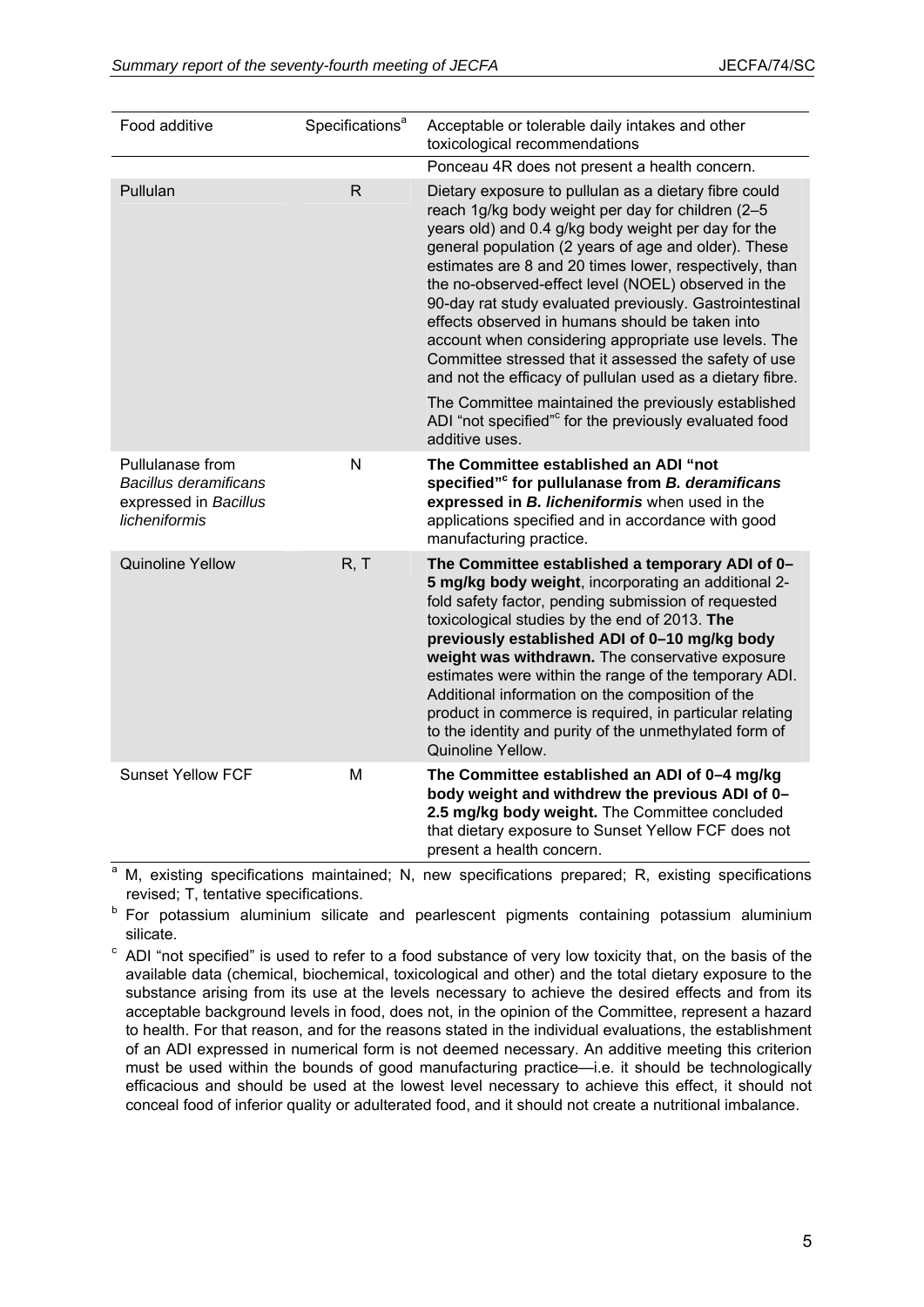## *Food additives considered for specifications only*

| Food additive                                          | Specifications <sup>a</sup> |
|--------------------------------------------------------|-----------------------------|
| β-Apo-8'-carotenal                                     | R                           |
| β-Apo-8'-carotenoic acid ethyl ester                   | R                           |
| $\beta$ -Carotene, synthetic                           | R                           |
| Hydroxypropyl methyl cellulose                         | R <sup>b</sup>              |
| Magnesium silicate, synthetic                          | R                           |
| Modified starches                                      | R                           |
| Nitrous oxide                                          | R                           |
| Sodium carboxymethyl cellulose                         | R                           |
| Sucrose monoesters of lauric, palmitic or stearic acid | R                           |

<sup>a</sup> R, existing specifications revised: T, tentative specifications.

<sup>b</sup> The Committee concluded that levels of propylene chlorohydrins up to the new limit of not more than 1 mg/kg for the sum of both isomers in hydroxypropyl methyl cellulose were not of toxicological concern.

## *Analytical methods for food additives in the Combined Compendium of Food Additive Specifications, Volume 4 (FAO JECFA Monographs 1, 2006)*

| Food additive                                  | Method <sup>a</sup> |
|------------------------------------------------|---------------------|
| Colouring matters content by spectrophotometry |                     |

<sup>a</sup> R, existing method revised; T, tentative method.

## *Contaminants evaluated toxicologically*

## *Cyanogenic glycosides*

The Third Session of the Codex Committee on Contaminants in Food (CCCF) in 2009 requested that JECFA reconsider the available data on cyanogenic glycosides, advise on the public health implications of cyanogenic glycosides and their derivatives in food and decide whether risk assessment is feasible and appropriate.

Reports of acute human poisoning associated with the consumption of foods containing cyanogenic glycosides were reviewed. The Committee therefore considered it appropriate to establish an acute reference dose (ARfD) for cyanogenic glycosides, expressed as cyanide equivalents. In addition, as there are a number of human diseases, specifically konzo, tropical ataxic neuropathy and iodine deficiency disorders, associated with the chronic consumption of underprocessed cassava as a staple food, it was recognized that the derivation of a chronic health-based guidance value would also be relevant.

## Derivation of the ARfD

Following review of a developmental toxicity study with linamarin, the Committee considered this study as suitable for establishing an ARfD. Benchmark dose (BMD) modelling of the data from this study provided a lower limit on the benchmark dose for a 10% response  $(BMDL_{10})$  for linamarin of 85 mg/kg body weight for increased skeletal defects in developing hamster fetuses following acute exposure of maternal animals. While the study did not use dietary exposure, gavage dosing was considered relevant to establishing the ARfD.

Following application of a 100-fold uncertainty factor, the Committee established an ARfD for linamarin of 0.9 mg/kg body weight (equivalent to 0.09 mg/kg body weight as cyanide). This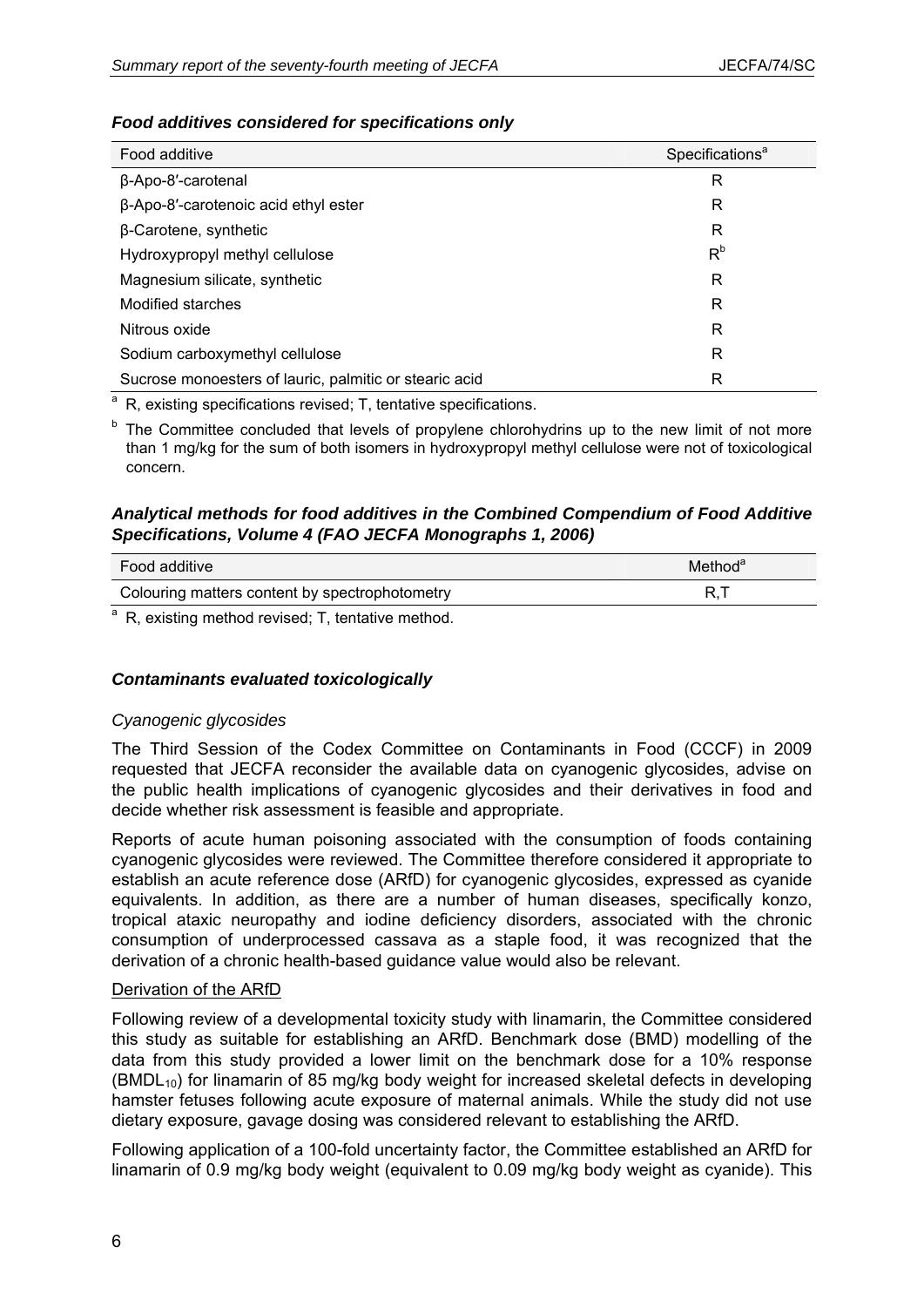value was considered, when compared on a cyanide molar basis, to also be applicable to other cyanogenic glycosides. Therefore, the Committee recommended conversion of the ARfD for linamarin to a cyanide-equivalent dose of 0.09 mg/kg body weight. This cyanideequivalent ARfD applies only to foods containing cyanogenic glycosides as the main source of cyanide.

#### Derivation of the provisional maximum tolerable daily intake (PMTDI)

In a 13-week United States National Toxicology Program study not previously evaluated by the Committee, in which exposure to sodium cyanide was continuous via drinking-water, a variety of effects related to male reproductive organs were observed—namely, decreased cauda epididymis weights, decreased testis weights and decreased testicular spermatid concentration. Dose–response analysis of continuous data on absolute cauda epididymis weights generated the lowest BMDL for a one standard deviation response (BMDL<sub>1SD</sub>) of 1.9 mg/kg body weight per day. On the basis of this  $BMDL_{1SD}$ , the Committee established a PMTDI of 0.02 mg/kg body weight by applying a 100-fold uncertainty factor. The Committee decided that it was not necessary to apply an additional uncertainty factor to account for the absence of a long-term study, considering the generally acute nature of cyanide toxicity and the sensitivity of the effect (i.e. the reduction of absolute cauda epididymis weight).

#### Comparison of estimated dietary exposures with health-based guidance values and the impact of maximum limits (MLs) on dietary exposure

Estimated dietary exposures to total available hydrocyanic acid (HCN) were converted to cyanide equivalents and compared with the health-based guidance values established by the Committee at this meeting.

From the national acute dietary exposure estimates available to the Committee for review, the ARfD of 0.09 mg/kg body weight as cyanide equivalents was exceeded 3-fold for cassava for adults (based on raw samples), less than 2-fold for apple juice for children, between 2- and 5-fold for bitter apricot kernels and up to 10-fold for ready-to-eat cassava chips/crisps, depending on the population group. If ready-to-eat cassava chips contained a level equivalent to the recently established ML in Australia and New Zealand of 10 mg/kg as HCN, there was only a marginal exceedance of the ARfD for children. These results are based on dietary exposure to total HCN, which represents the maximum possible exposure for foods containing cyanogenic glycosides.

Based on national estimates of chronic dietary exposure to total HCN, there is also the potential to exceed the PMTDI of 0.02 mg/kg body weight as cyanide for populations reliant on cassava as a staple food: between 1- and 3-fold for children and between 1- and 2-fold for adults. There is also a potential for those populations not reliant on cassava to exceed the PMTDI: between 1- and 5-fold for children and between 1- and 3-fold for adults. For Australia and New Zealand, ready-to-eat cassava chips were the major contributor to dietary exposure to HCN (84–93%). When the cassava chips contain a level equivalent to the ML of 10 mg/kg as HCN, all mean dietary exposures were below the PMTDI. High-percentile exposures for children were between 1- and 2-fold above the PMTDI. All chronic dietary exposure estimates based on exposures from flavouring agents did not exceed the PMTDI. These results are based on dietary exposure to total HCN, which is a worst-case scenario.

Application of the ML of 50 mg/kg as HCN for sweet cassava could result in dietary exposures that exceed the ARfD by less than 2-fold for the general population and up to 4 fold for children and exceed the PMTDI by between 2- and 10-fold, depending on the population group assessed. These estimates do not take into consideration any reduction in concentration of total HCN as a result of food preparation or processing. For the ML of 10 mg/kg as HCN for cassava flour, there are no estimates of dietary exposure available that exceed the ARfD or PMTDI. This is supported by the maximum amount of food that can be consumed based on existing Codex MLs before the health-based guidance values would be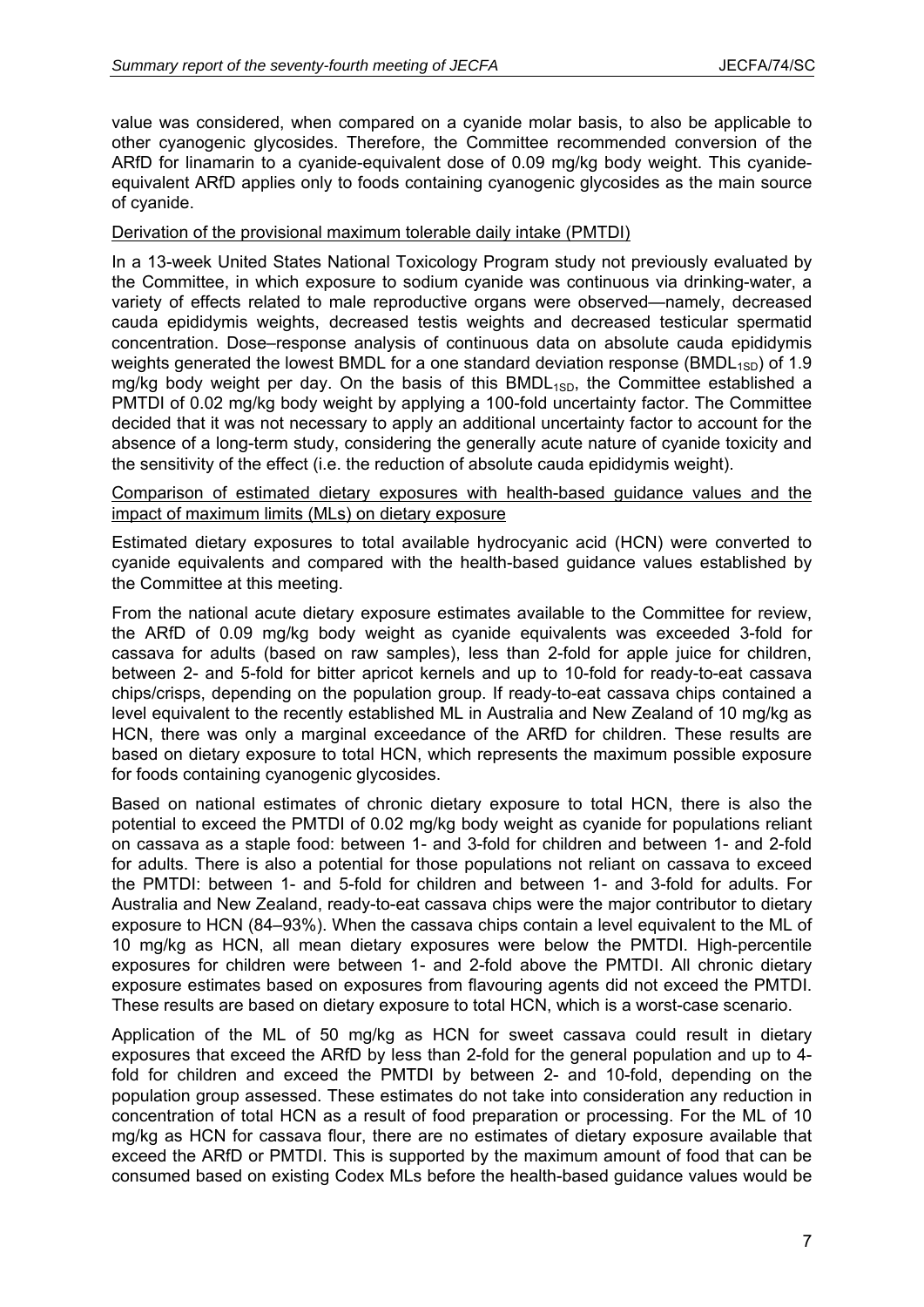exceeded, which is as low as 25 g/day for cassava for chronic exposure. More detailed estimates of cassava and cassava flour consumption and concentrations in food for cassava-eating communities would help in supporting the conclusion that dietary exposures to total HCN could exceed health-based guidance values.

The ML for sweet cassava is for the raw product. If the starting level of HCN in the raw sweet cassava were 50 mg/kg as HCN, the minimum effective processing would result in a concentration of 15 mg/kg as HCN, and the most effective processing would give a HCN concentration of 2 mg/kg.

## **ARfD: 0.09 mg/kg body weight as cyanide (applies only to foods containing cyanogenic glycosides as the main source of cyanide)**

#### **PMTDI: 0.02 mg/kg body weight as cyanide**

#### *Fumonisins*

For the current evaluation of fumonisins, the Committee reviewed all relevant studies performed on fumonisins since 2001.

Exposure to fumonisins has been associated with a wide range of effects, which are often species and sex specific. Laboratory studies have identified the liver as the most sensitive organ in mice and the kidney as the most sensitive organ in rats.

Studies suitable for dose–response analysis have been conducted with rodents either employing purified fumonisin B<sub>1</sub> (FB<sub>1</sub>) or using *Fusarium verticillioides* culture material containing  $FB<sub>1</sub>$ . The latter studies typically use  $FB<sub>1</sub>$  as a marker for dietary exposure to the fumonisins and other metabolites of *Fusarium*. The studies employing purified  $FB<sub>1</sub>$  are generally better in experimental design for dose–response analysis. However, the Committee concluded that the studies with culture material were of sufficient quality to clearly indicate that other toxins produced by *F. verticillioides* either add to or potentiate the toxicity of  $FB<sub>1</sub>$ . Although naturally contaminated corn would probably be more representative of actual human dietary exposure than either purified  $FB<sub>1</sub>$  or culture material, no suitable studies were identified that used naturally contaminated corn as a test material. As the implications are somewhat different, the Committee evaluated studies with purified  $FB<sub>1</sub>$  and *F. verticillioides* culture material separately.

For pure FB<sub>1</sub>, the lowest identified BMDL<sub>10</sub> was 165  $\mu$ g/kg body weight per day for megalocytic hepatocytes in male mice. Using a safety factor of 100 for intraspecies and interspecies variation, the Committee derived a PMTDI of 2 µg/kg body weight per day. As this was the same value as the previously established group PMTDI for  $FB_1$ ,  $FB_2$  and  $FB_3$ , alone or in combination, this group PMTDI was retained.

For culture material, the lowest identified  $BMDL_{10}$  using FB<sub>1</sub> as a marker was 17 µg/kg body weight per day for renal toxicity in male rats. The Committee chose not to establish a healthbased guidance value for culture material, because its composition was not well characterized and may not be representative of natural contamination.

The Committee concluded that, based on the national and international estimates, dietary exposure to FB<sub>1</sub> for the general population ranges from 0.12  $\times$  10<sup>-3</sup> to 7.6 µg/kg body weight per day at the mean, whereas the 95th percentile exposure was estimated to be up to 33.3 μg/kg body weight per day. Dietary exposure to total fumonisins for the general population would range, for a consumer with average consumption, from 0.087  $\times$  10<sup>-3</sup> to 10.6 µg/kg body weight per day, whereas for consumers with high consumption, exposure would be up to 44.8 μg/kg body weight per day. Maize is still the predominant source of exposure to  $FB<sub>1</sub>$ and total fumonisins.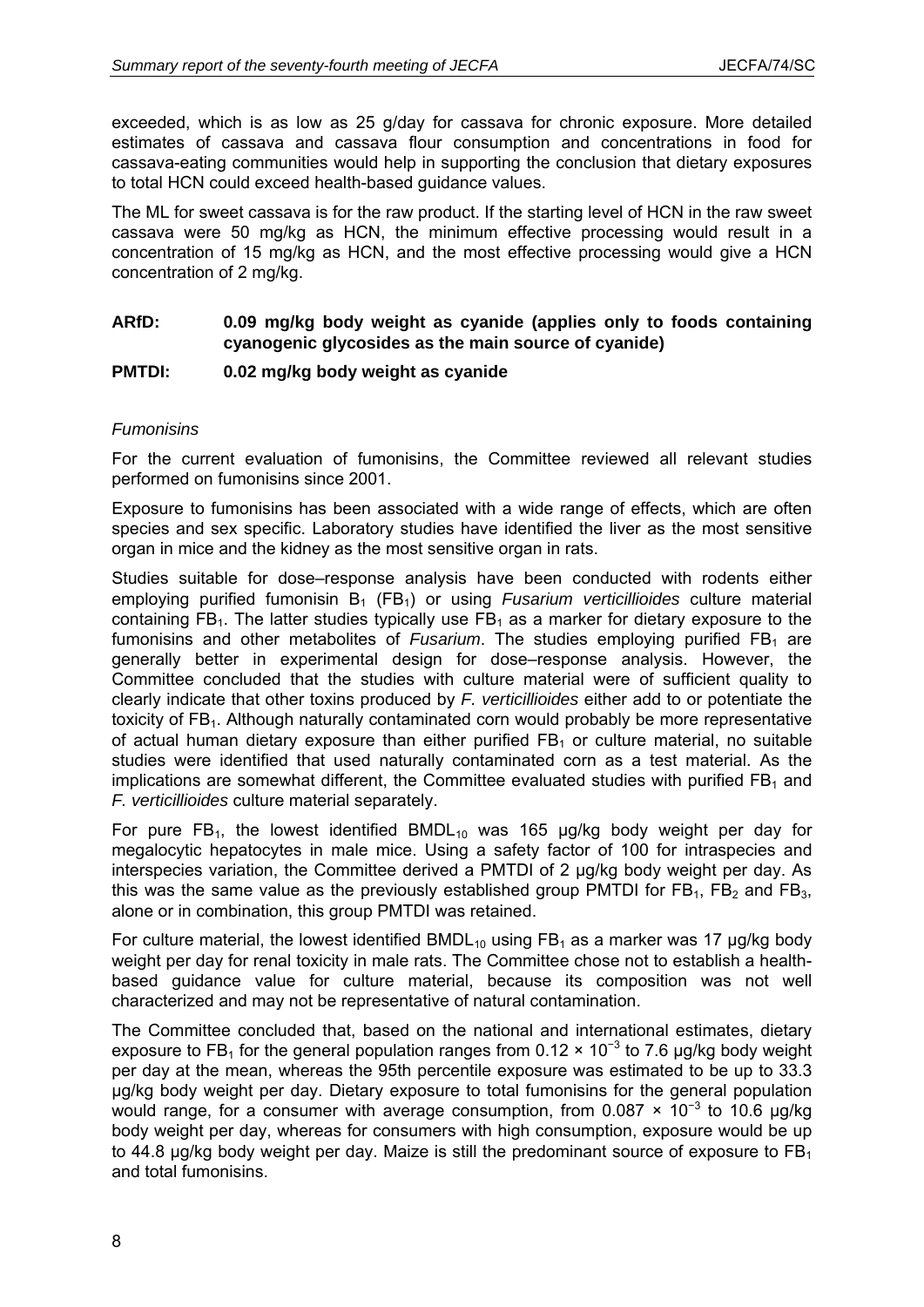Comparison of these estimates with the group PMTDI indicates that the group PMTDI is exceeded at the population level in some regions within some countries. The Committee concluded that adverse effects from fumonisin exposure may occur and that reduction of exposure to fumonisin and other toxins produced by *F. verticillioides* is highly desirable, particularly in areas of the world where maize is a major dietary staple food and where high contamination can occur.

As fumonisins do not carry over from feed to animal products in significant amounts, the occurrence of fumonisins in feed was considered not to be a human health concern.

The Committee concluded that implementation of the MLs proposed by CCCF could significantly reduce exposure (by more than 20%) to total fumonisins in six GEMS/Food consumption clusters (A, D, G, B, K, F). The main contribution to reduction was due to the proposed Codex ML for the category "Corn/maize grain, unprocessed". The Committee noted that implementation of the proposed MLs would result in rejection of 2–88% of "Corn/maize grain, unprocessed" and 4–57% of "Corn/maize flour/meal" across the clusters. The Committee also noted that the national estimates of exposure to fumonisins show that the exceedance of the PMTDI occurs only in limited regions presenting high maize consumption levels and highly contaminated maize.

The Committee concluded that no or little effect was noticed on the international exposure estimates resulting from the implementation of MLs higher than those proposed by CCCF.

Group PMTDI for FB<sub>1</sub>, FB<sub>2</sub> and FB<sub>3</sub>, alone or in combination, of 2 µg/kg body weight **was retained.**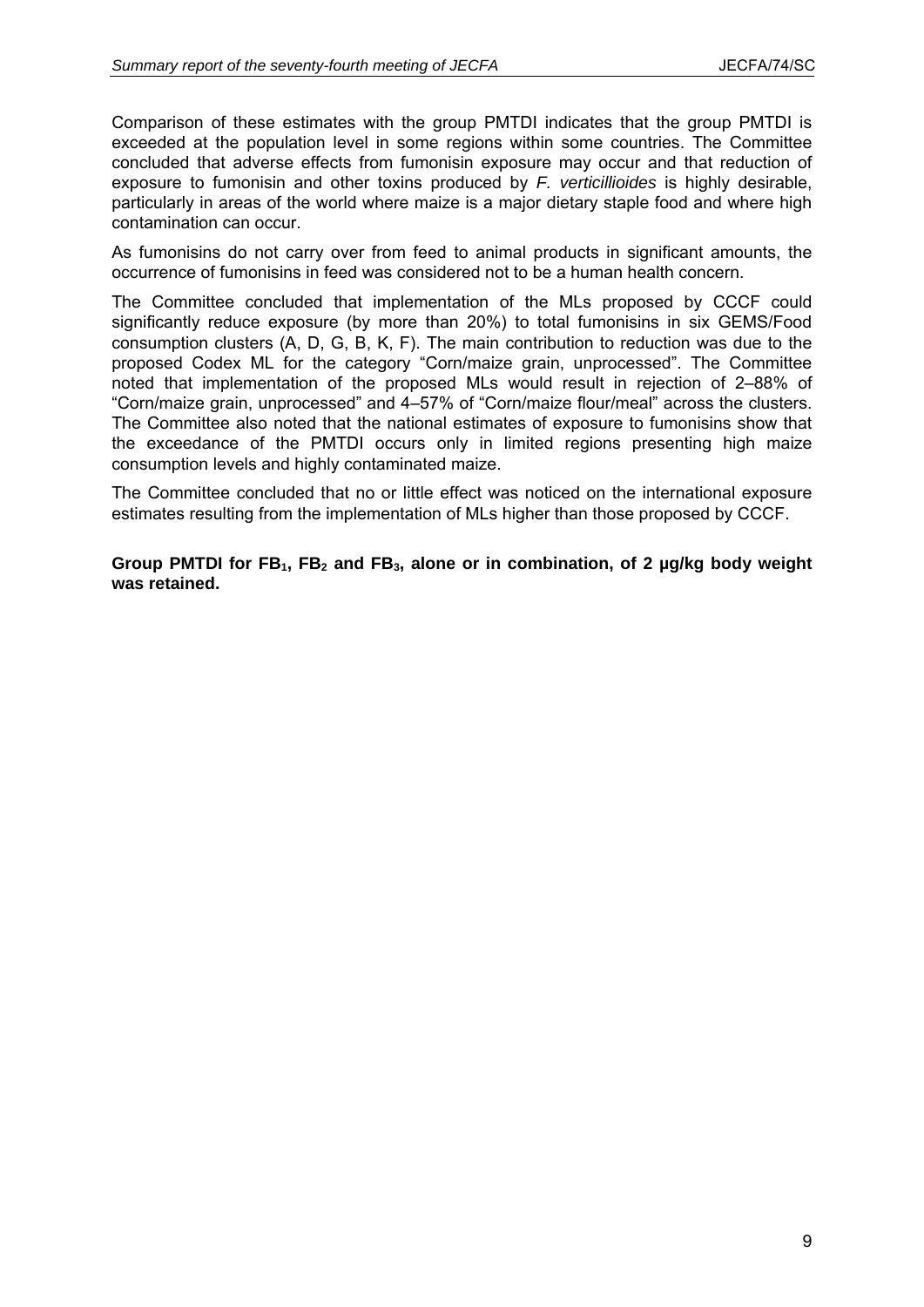# **Seventy-fourth meeting of the Joint FAO/WHO Expert Committee on Food Additives**

Rome, 14–23 June 2011

#### **Members**

- Dr M. Bolger, Center for Food Safety and Applied Nutrition, Food and Drug Administration, College Park, MD, USA
- Dr M. DiNovi, Center for Food Safety and Applied Nutrition, Food and Drug Administration, College Park, MD, USA
- Professor M.C. de Figueiredo Toledo, Faculdade de Engenharia de Alimentos, Universidade Estadual de Campinas, Campinas, São Paulo, Brazil
- Dr Y. Kawamura, Division of Food Additives, National Institute of Health Sciences, Tokyo, Japan
- Dr A. Mattia, Center for Food Safety and Applied Nutrition, Food and Drug Administration, College Park, MD, USA (*Vice-Chairperson*)
- Mrs I. Meyland, National Food Institute, Technical University of Denmark, Søborg, Denmark (*Chairperson*)
- Dr Z. Olempska-Beer, Center for Food Safety and Applied Nutrition, Food and Drug Administration, College Park, MD, USA
- Professor A. Renwick, Emeritus Professor, School of Medicine, University of Southampton, Ulverston, England (*Joint Rapporteur*)
- Dr J. Schlatter, Nutritional and Toxicological Risks Section, Federal Office of Public Health, Zurich, **Switzerland**
- Ms E. Vavasour, Ottawa, Ontario, Canada
- Dr M. Veerabhadra Rao, Department of the President's Affairs, Al Ain, United Arab Emirates
- Dr S. Resnik, Facultad de Ciencias Exactas y Naturales, Ciudad Universitaria, Buenos Aires, Argentina
- Professor R. Walker, Ash, Aldershot, Hantfordshire, England
- Mrs H. Wallin, Finnish Food Safety Authority (Evira), Helsinki, Finland (*Joint Rapporteur*)

#### **Secretariat**

- Dr A. Agudo, Catalan Institute of Oncology, L'Hospitalet de Llobregat, Spain (*WHO Temporary Adviser*)
- Mr D. Arcella, European Food Safety Authority, Parma, Italy (*FAO Expert*)
- Dr D. Benford, Food Standards Agency, London, England (*WHO Temporary Adviser*)
- Mrs G. Brisco, Joint FAO/WHO Food Standards Programme, Food and Agriculture Organization of the United Nations, Rome, Italy (*FAO Codex Secretariat*)
- Dr A. Bruno, Joint FAO/WHO Food Standards Programme, Food and Agriculture Organization of the United Nations, Rome, Italy (*FAO Codex Secretariat*)
- Ms A. Bulder, Centre for Substances and Integrated Risk Assessment, National Institute for Public Health and the Environment (RIVM), Bilthoven, the Netherlands (*WHO Temporary Adviser*)
- Mrs V. Carolissen-Mackay, Joint FAO/WHO Food Standards Programme, Food and Agriculture Organization of the United Nations, Rome, Italy (*FAO Codex Secretariat*)
- Dr C. Carrington, Center for Food Safety and Applied Nutrition, Food and Drug Administration, College Park, MD, USA (*WHO Temporary Adviser*)
- Dr R. Danam, Center for Food Safety and Applied Nutrition, Food and Drug Administration, College Park, MD, USA (*WHO Temporary Adviser*)
- Dr J.A. Edgar, CSIRO Food and Nutritional Sciences, North Ryde, Australia (*FAO Expert*)
- Mr M. Feeley, Food Directorate, Health Canada, Ottawa, Ontario, Canada (*WHO Temporary Adviser*)
- Dr D. Folmer, Center for Food Safety and Applied Nutrition, Food and Drug Administration, College Park, MD, USA (*FAO Expert*)
- Ms T. Hambridge, Food Standards Australia New Zealand, Canberra, Australia (*WHO Temporary Adviser*)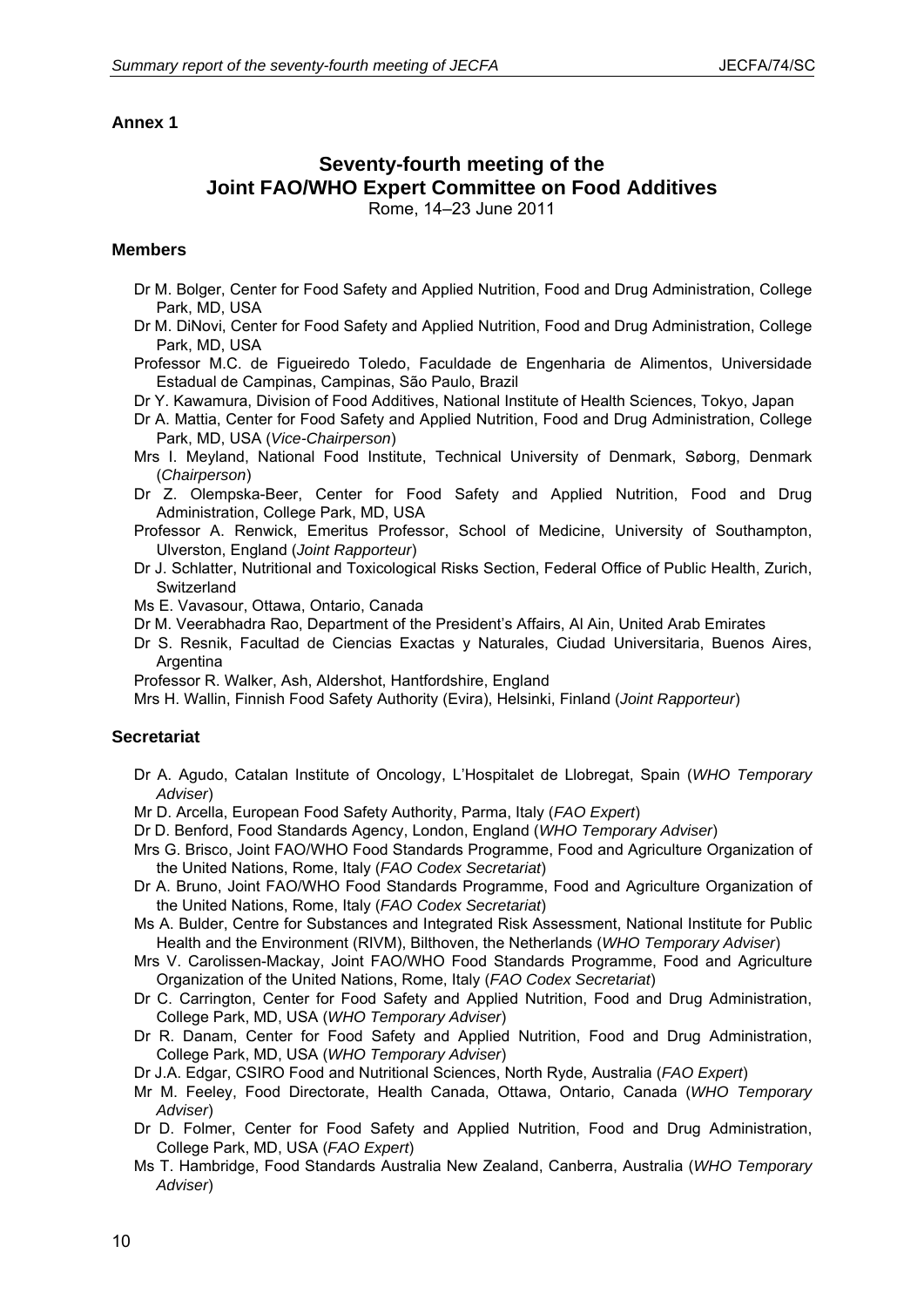- Dr H. Kim, Joint FAO/WHO Food Standards Programme, Food and Agriculture Organization of the United Nations, Rome, Italy (*FAO Codex Secretariat*)
- Dr K. Kpodo, Food Chemistry Division, CSIR-Food Research Institute, Accra, Ghana (*FAO Expert*)
- Dr J.-C. Leblanc, Food Risk Assessment Division, L'Agence nationale de la sécurité sanitaire de l'alimentation, de l'environnement et du travail (ANSES), Maisons-Alfort, France (*FAO Expert*)
- Professor S.M. Mahungu, Department of Dairy, Food Science and Technology, Egerton University, Egerton, Kenya (*FAO Expert*)
- Dr U.W. Mueller, Food Standards Australia New Zealand, Canberra, Australia (*WHO Temporary Adviser*)
- Professor S. Rath, Department of Analytical Chemistry, University of Campinas, Campinas, São Paulo, Brazil (*FAO Expert*)
- Dr R.T. Riley, Agricultural Research Service, United States Department of Agriculture, Athens, Georgia, USA (*WHO Temporary Adviser*)
- Ms M. Sheffer, Ottawa, Canada (*WHO Editor*)
- Dr A. Tritscher, Department of Food Safety and Zoonoses, World Health Organization, Geneva, Switzerland (*WHO Joint Secretary*)
- Dr T. Umemura, Biological Safety Research Center, National Institute of Health Sciences, Ministry of Health, Labour and Welfare, Tokyo, Japan (*WHO Temporary Adviser*)
- Dr A. Wennberg, Nutrition and Consumer Protection Division, Food and Agriculture Organization of the United Nations, Rome, Italy (*FAO Joint Secretary*)
- Dr G. Wolterink, Centre for Substances and Integrated Risk Assessment, National Institute for Public Health and the Environment (RIVM), Bilthoven, the Netherlands (*WHO Temporary Adviser*)
- Dr F. Wu, Department of Environmental and Occupational Health, Graduate School of Public Health, University of Pittsburgh, Pittsburgh, PA, USA (*WHO Temporary Adviser*)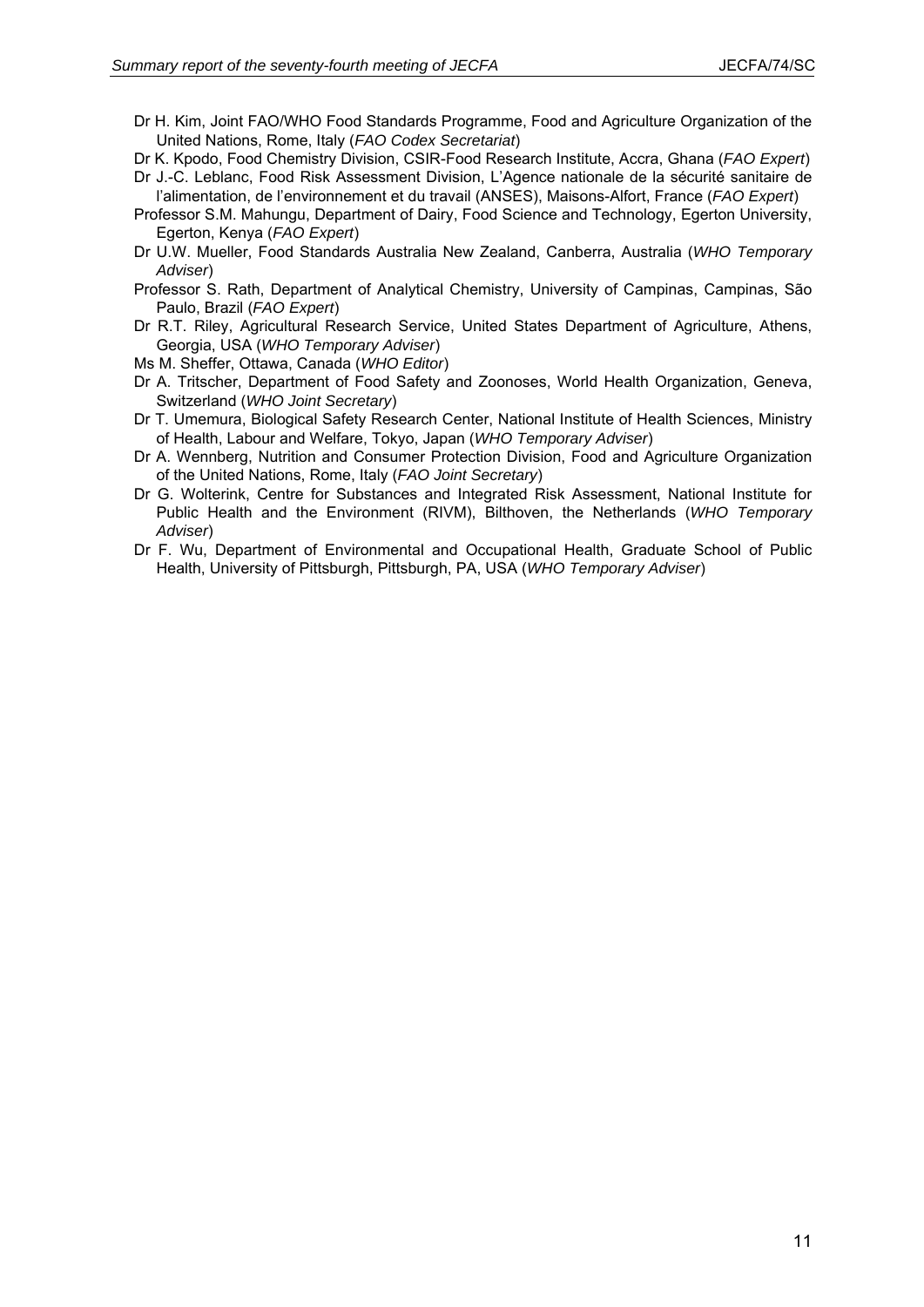# **Further information required or desired**

### **Aluminium-containing food additives**

There is a need for convincing data to demonstrate that aluminium is not bioavailable from potassium aluminium silicate–based pearlescent pigments.

No data were available to identify the forms of aluminium present in soya-based formula and their bioavailability. Such studies were requested at the sixty-seventh meeting and are still required.

In the case of potassium aluminium silicate, information is required on preparation and purification methods, particle size distribution, methods of identification for silicate and aluminium, data on the levels of the inorganic impurities, the suitability of an inductively coupled plasma atomic emission spectrometry (ICP-AES) method for the determination of inorganic impurities, and the suitability of a proposed method based on alkali fusion followed by ICP-AES for the assay for potassium aluminium silicate based on the determination of aluminium.

In the case of potassium aluminium silicate–based pearlescent pigments, information is required on their manufacture, stability in food, particle size distribution, pH range, methods for the identification of iron, titanium and aluminium, data on the levels of the inorganic impurities, a filtration method appropriate for the small particle sizes associated with the pigments, and the suitability of a proposed method based on alkali fusion followed by ICP-AES for the assay for titanium, iron and aluminium.

The requested information should be made available by the end of 2012.

#### **Benzoe tonkinensis**

The Committee requested additional information regarding the complete composition of the ethanolic extract, data on microbiological contaminants and data on inorganic contaminants (lead, arsenic, antimony, chromium, mercury and cadmium). The Committee also requested an analytical method to distinguish between Benzoe tonkinensis and Benzoe sumatranus.

## **Cyanogenic glycosides**

Further research is needed to more accurately quantify how nutritional factors ultimately contribute to the human diseases observed in populations whose diets consist mainly of improperly processed cassava, which involves high cyanide exposure.

There is a need for more extensive occurrence data for cyanogenic glycosides. These include data showing the ratio of cyanogenic glycosides to cyanohydrins to HCN in raw and processed versions of a range of foods containing cyanogenic glycosides. More occurrence data for foods other than cassava are needed, as are occurrence data for all foods from a broader range of countries around the world. Concentrations in foods as ready to consume would enable more accurate estimates of dietary exposure to be undertaken. Individual data points from analytical surveys would be of use to evaluate distributions of cyanogenic glycosides in foods and to define adequate sampling protocols. Distributions of occurrence data could then be used for probabilistic dietary exposure assessments.

More consumption data for cassava and cassava products from a broader range of countries would enable more detailed estimates of dietary exposure to be conducted or refined. More estimates of acute and chronic dietary exposures from a broader range of countries,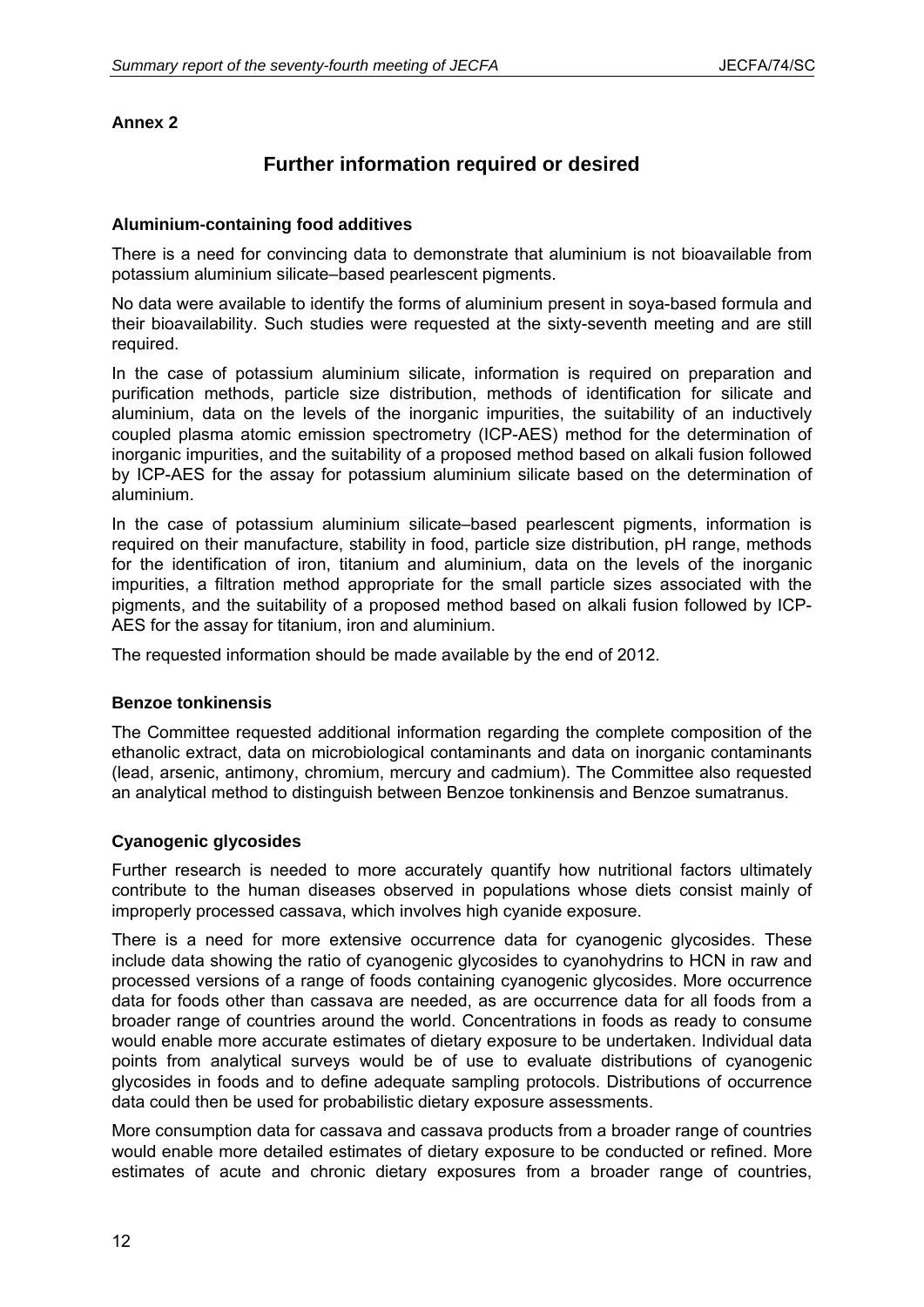particularly African countries, would enable a better estimation of the global risk of dietary exposure to cyanogenic glycosides.

#### **Fumonisins**

To be able to fully assess the toxic potential of culture material or naturally contaminated food, characterization and quantification of its mycotoxin content are necessary

To obtain a realistic representation of the effects of "real life" exposure and in order to compare the toxic potential of naturally contaminated feed with the findings in the studies used for the final evaluation, naturally contaminated feed should be tested in dose–response studies in animals.

As hidden and bound fumonisins have been detected in corn and corn products, further studies should be performed to elaborate more appropriate analytical methods in order to obtain additional occurrence data and information on the effects of processing.

As dietary exposure to fumonisins may occur with other mycotoxins, such as aflatoxins, welldesigned laboratory and epidemiological studies are needed to assess interactions.

For the evaluation of co-occurrence, in food and feed, of fumonisins with other mycotoxins, concentrations of fumonisins and other mycotoxins must be provided at the level of the individual analytical sample.

Additional data on fumonisin distribution in corn food products should be collected in order to establish appropriate sampling procedures.

To validate urinary  $FB_1$  as a potential candidate for a human biomarker of short-term exposure, large-scale human studies that indicate a well-characterized dose–response relationship between urinary  $FB<sub>1</sub>$  and dietary fumonisin exposures are needed. A biomarker for long-term exposure is also needed.

To investigate the association of fumonisin exposure with oesophageal cancer risk, child growth impairment and neural tube defects in humans, studies on fumonisin exposure and the incidence of these conditions in individuals (such as a cohort or case–control study) are needed. These studies should use a validated fumonisin exposure biomarker and control for confounders and for known risk factors.

## **Glycerol ester of gum rosin (GEGR)**

The requested full reports of the unpublished 90-day oral toxicity studies were not provided, and the validity of evaluating GEGR on the basis of toxicological data on glycerol ester of wood rosin (GEWR) still requires confirmation. To complete the evaluation of GEGR, the unpublished studies are required as well as additional data to characterize GEGR in commerce in relation to the composition of 1) the refined gum rosin currently used as the source rosin for the production of GEGR, 2) the glycerol ester of gum rosin, 3) the total glycerol esters of resin acids and 4) the neutrals. Validated methods for the determination of the substances considered in the specifications are also required. The information is required by the end of 2012.

#### **Glycerol ester of tall oil rosin (GETOR)**

To complete the evaluation of GETOR, additional data are required to characterize the GETOR in commerce in relation to the composition of 1) the refined tall oil rosin used as the source rosin, 2) the glycerol ester of tall oil rosin, 3) the total glycerol esters of resin acids and 4) the neutrals. Validated methods for the determination of the substances considered in the specifications are also required. The above data are required by the end of 2012.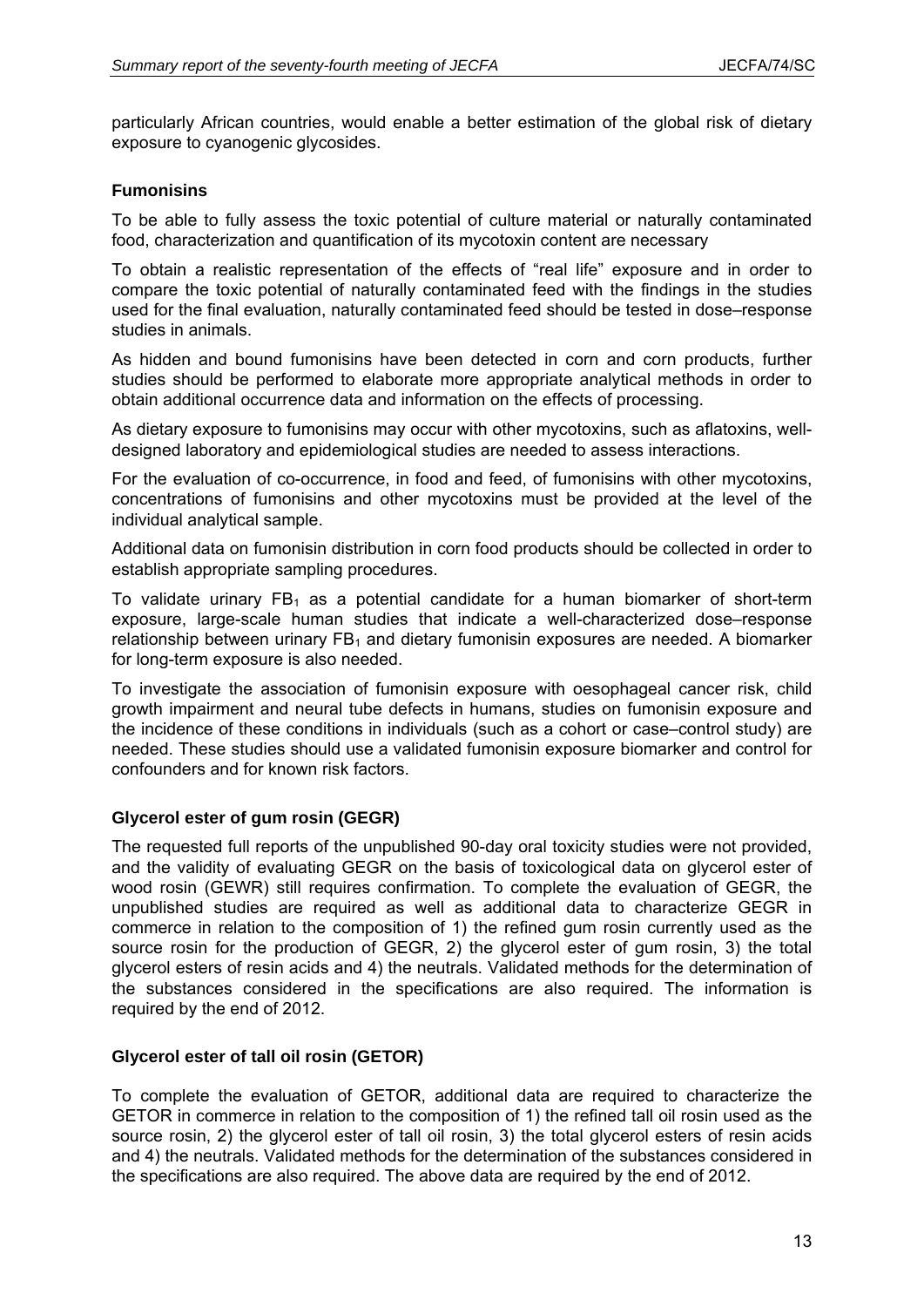### **Glycerol ester of wood rosin (GEWR)**

To complete the evaluation of GEWR, additional data are required to characterize the GEWR in commerce in relation to the composition of 1) the refined wood rosin used as the source rosin for the production of GEWR, 2) the glycerol ester of wood rosin, 3) the total glycerol esters of resin acids and 4) the neutrals. Validated methods for the determination of the substances considered in the specifications are also required.

#### **Method for colouring matter content by spectroscopy (Volume 4)**

Data on the wavelength of maximum absorbance, absorptivity and/or specific absorbance are requested for the following colours: Allura Red AC, Amaranth, Azorubine, Brilliant Black PN, Brilliant Blue FCF, Brown HT, Erythrosine, Fast Green FCF, Fast Red E, Green S, Indigotine, Patent Blue V, Ponceau 4R, Quinoline Yellow, Red 2G, Sunset Yellow FCF and Tartrazine. The data to be provided should also indicate the solvents used as well as any standardization for pH in order to allow for the establishment of consensus values for the wavelength of maximum absorbance, absorptivity and/or specific absorbance.

#### **Octenyl succinic acid (OSA) modified gum arabic**

The Committee requested that data resolving the concern about the stability of OSA modified gum arabic in food as well as data on the extent to which OSA modified gum arabic is hydrolysed in the gastrointestinal tract be provided by the end of 2013.

#### **Quinoline Yellow**

The Committee is aware of unpublished long-term studies in mice and rats with in utero exposure to Quinoline Yellow that had been completed by Biodynamics Laboratories in 1980–1981 but had not been submitted for evaluation and which might affect the ADI. These studies are requested by the end of 2013. The specifications are tentative pending submission of information regarding the principal components, maximum wavelengths for absorption, organic impurities, the level of zinc and a method of assay.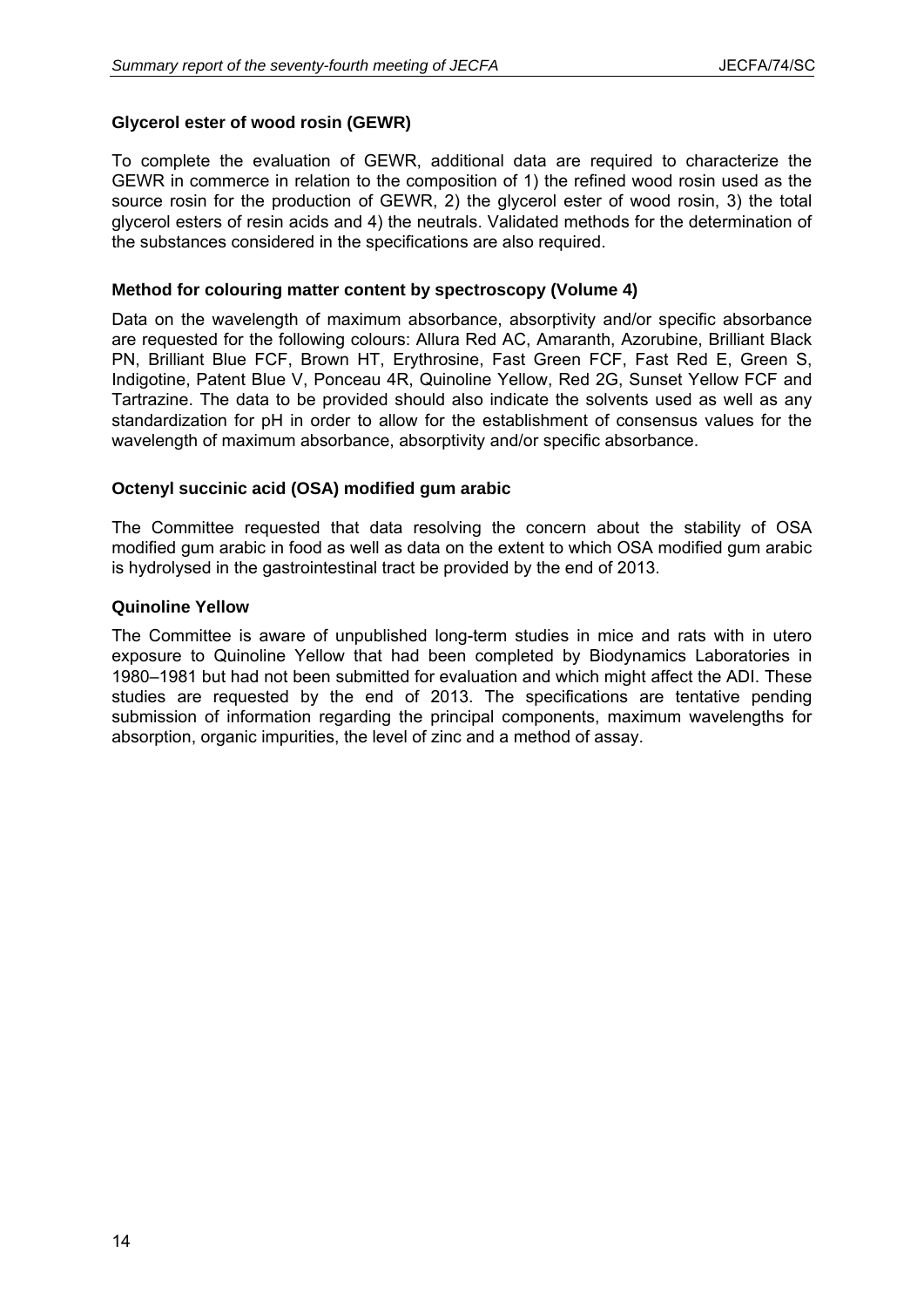# **Recommendations**

#### **Aluminium-containing food additives**

Provisions for food additives containing aluminium included in the Codex General Standard for Food Additives should be compatible with the revised PTWI for aluminium compounds of 2 mg/kg body weight as aluminium from all sources.

#### **Methods for analysis of propylene chlorohydrins**

The gas chromatography–mass spectrometric method introduced at the current meeting into the specifications monograph for hydroxypropyl methyl cellulose should be validated for use in the specifications monographs for hydroxypropyl cellulose, hydroxypropyl starch and hydroxypropyl distarch phosphate.